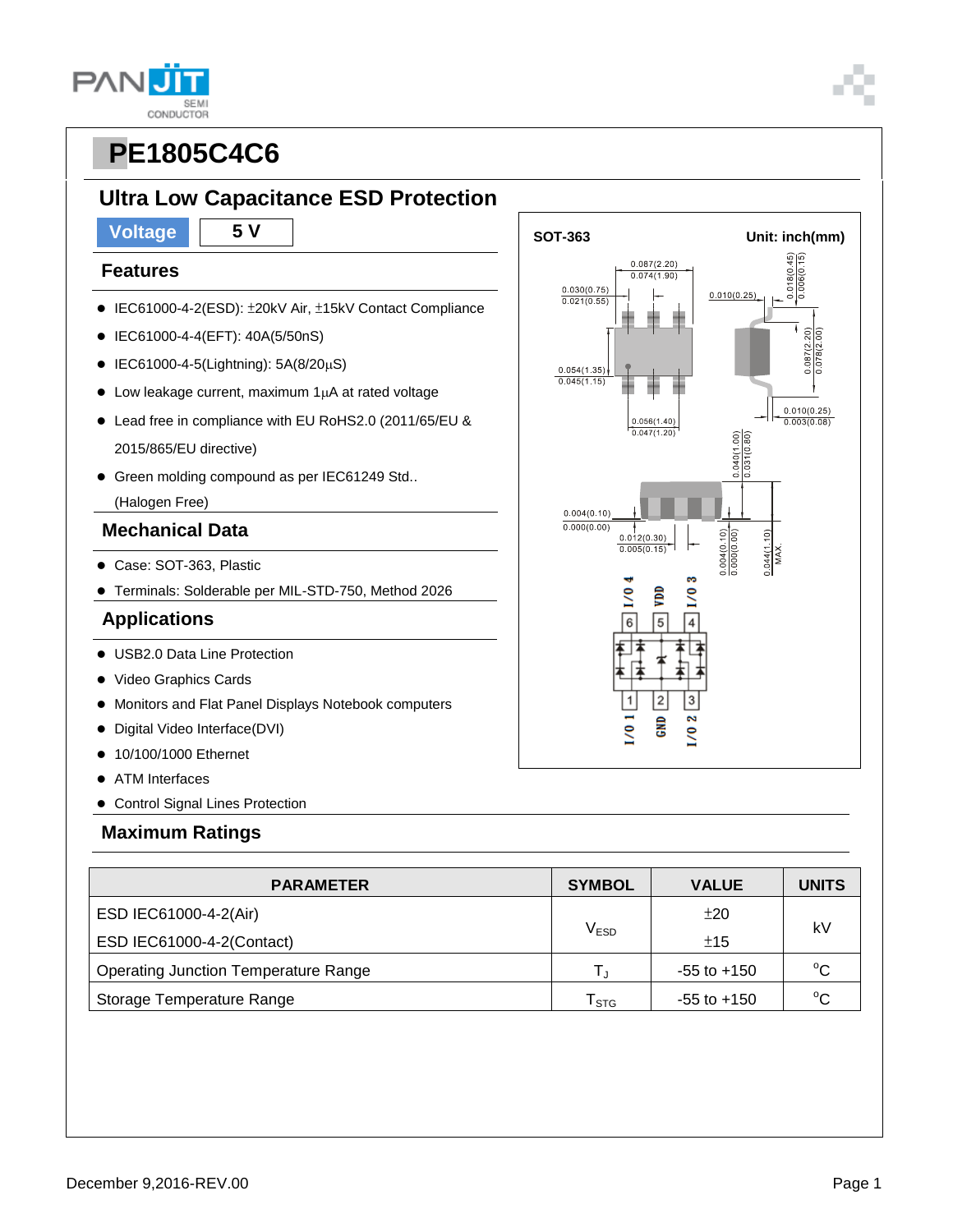

### **Electrical Characteristics**

| <b>PARAMETER</b>                   | <b>SYMBOL</b>           | <b>TEST CONDITION</b>                                            | MIN. | TYP. | MAX.            | <b>UNITS</b> |
|------------------------------------|-------------------------|------------------------------------------------------------------|------|------|-----------------|--------------|
| Reverse Stand-Off Voltage (Note 1) | <b>V</b> <sub>RWM</sub> | $\blacksquare$                                                   |      |      | 5               | V            |
| Reverse Breakdown Voltage          | $V_{BR}$                | $I_{BR}$ =1mA, Pin5 to Pin2                                      | 6    |      | 9               | V            |
| Reverse Leakage Current            | l <sub>R</sub>          | $V_R = 5.0V$                                                     |      |      | 1               | μA           |
| <b>Forward Voltage</b>             | $V_F$                   | $I_F = 1 \text{mA}$ , Pin2 to Pin5                               | ۰    |      | 1               | V            |
| <b>Clamping Voltage</b>            | $V_{CL}$                | $I_{PP} = 1A$ , $t_P = 8/20 \mu s$ ,<br>any I/O pin to Pin2      |      |      | 12 <sup>2</sup> | V            |
|                                    |                         | $I_{PP} = 5A$ , $t_P = 8/20 \mu s$<br>any I/O pin to Pin2        |      |      | 20              |              |
| Off State Junction Capacitance     | $C_{J}$                 | OVdc Bias f=1MHz,<br>Between any I/O pins to<br>Pin <sub>2</sub> |      |      | 0.8             | рF           |
|                                    |                         | OVdc Bias f=1MHz,<br>Between any I/O pins                        |      |      | 0.4             |              |

Note : 1.A transient suppressor is selected according to the working peak reverse voltage(V<sub>RWM</sub>), which should be equal to or greater than the DC or continuous peak operation voltage level.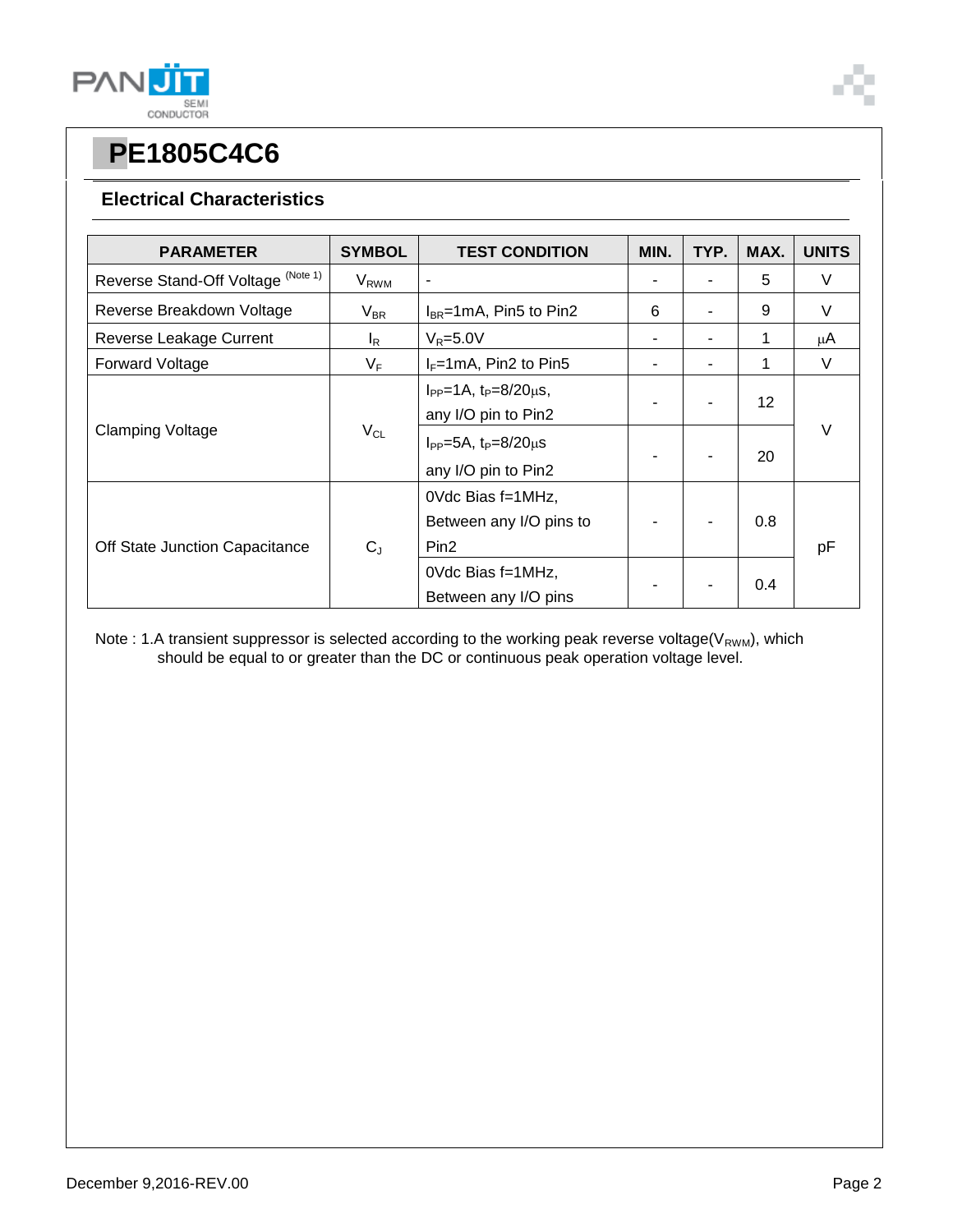December 9,2016-REV.00 Page 3





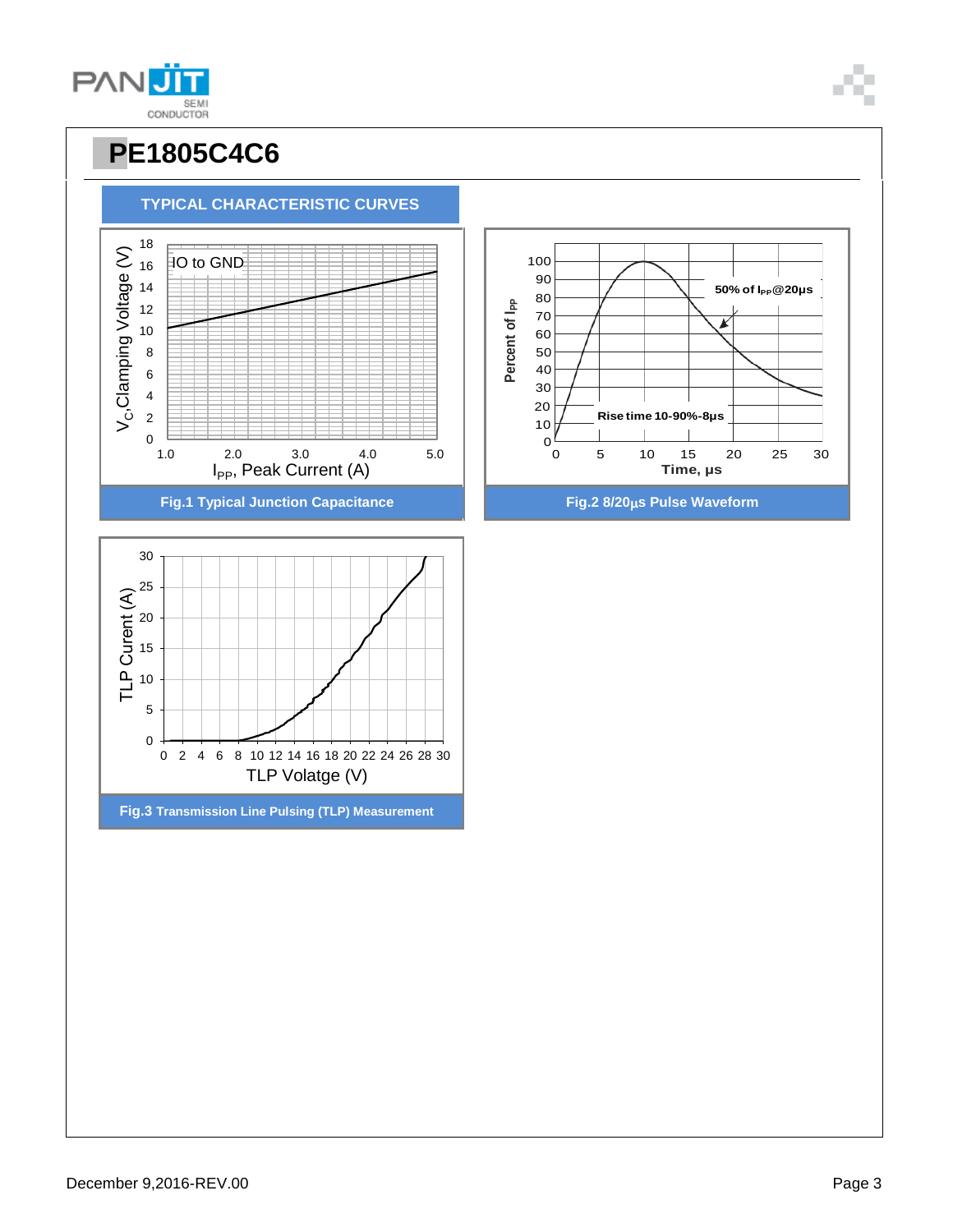

### **Part No Packing Code Version**

| <b>Part No Packing Code</b> | Package Type | <b>Packing Type</b>  | <b>Marking</b> | <b>Version</b> |
|-----------------------------|--------------|----------------------|----------------|----------------|
| PE1805C4C6_R1_00001         | SOT-363      | $3K$ pcs / $7"$ reel | C2B            | Halogen free   |
| PE1805C4C6_R2_00001         | SOT-363      | 10K pcs / 13" reel   | C2B            | Halogen free   |

### **MOUNTING PAD LAYOUT**